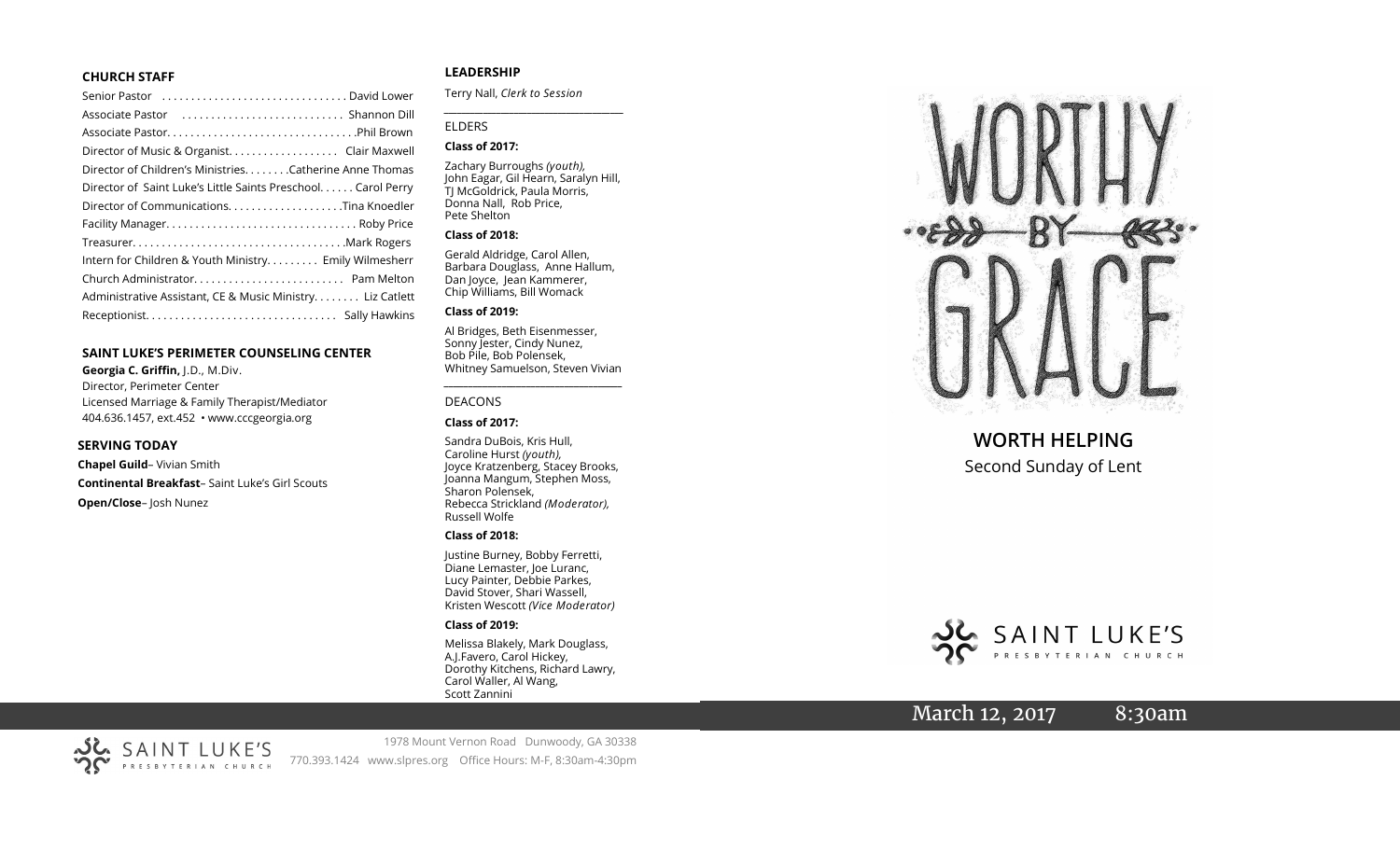

1978 Mount Vernon Road • Dunwoody, Georgia 30338 770.393.1424 • www.slpres.org

# **March 12, 2017**

Second Sunday of Lent

**Liturgical Color:** Purple *Purple marks the seasons of penitence and preparation, Lent and Advent.*

### **SUNDAY SCHEDULE**

8:30am Chapel Communion Service 9:30am Sunday School 11:00am Sanctuary Worship Service *Nursery available at all services & Sunday School.* 

# MISSION

Responding to God's call and empowered by the Holy Spirit, we invite all to join us in knowing, serving, and sharing Jesus Christ here and around the world.

VISION

To be a beacon of faith, hope, and love– every member an active disciple in Christ's ministry.

## **WELCOME, GUESTS!**  We are delighted you are worshipping with us.

**DURING** the Welcome, please print the requested information on the Friendship Pad and pass the Friendship Pad down the pew.

**AFTER** the worship service, please join us outside the Chapel where our Pastors will be available to answer questions and provide you with a loaf of freshly-baked bread.

**FOR MORE** information about our programs, ministries or membership, please contact one of our Pastors at 770.393.1424, or visit our website: slpres.org.

# **THAT ALL MAY WORSHIP**

**ASSISTIVE** hearing devices, large print hymnals, large print bulletins and back cushions are available. Please contact an usher for further assistance. **CHILDREN'S WORSHIP** notebooks

and activity sheets are available on the table just outside the Chapel doors. For your convenience, there is a Family Restroom located in the hallway of the administrative offices, on the first floor, near the main lobby.

#### **AARP SMART DRIVER COURSE**—Refresh

your driving skills with the AARP Smart Driver Course. This course will be held at Saint Luke's on Tues., Mar. 14 from 9:30am-4pm. Please contact Maria Barnhart with the Dunwoody Woman's Club at 770.399.5204 to register. \$15 for AARP members, \$20 for non-members. For more information about the course, please visit www.aarp.org/drive.

**FAITH AND FILM**—Fri., Mar. 17. A pot luck dinner begins at 7pm. The group will be viewing middle of Atlanta's summer heat, please join "Homeless to Harvard". Based on a true story; Liz Murray is a young girl who is taken care of by her loving, but drug-addicted parents. Liz becomes homeless at 15 and after a tragedy comes upon her, she begins her work to finish high school. For more info. & to sign up for a meal item, please contact Josh Nunez at [faithandfilm.saintlukes@gmail.com.](mailto:faithandfilm.saintlukes@gmail.com)

**SUPPER CLUB**—Sat., Mar. 25, 7pm-ish. Come join with fellow Saint Luke's couples or singles for a potluck style dinner at a member's home! It's a great way to reconnect with old friends or meet new friends by sharing food, fellowship, and fun. Sign up on the poster in the lobby to host or participate. Call Fern Mitropoulos, 770.343.8996 or Donna Nall, 404.964.6933 with any questions. Please RSVP by Mon., Mar. 20th. Hope to see you there!

**MARRIAGE ENRICHMENT GROUP (MEG)** — This group will meet on Sun., Mar. 19 at 5pm in the Finch Room # 203. See you then.

**OWLS MEET IN PURSUIT OF TRIVIA**—loin the OWLS for trivia on Tues., Mar.28 at 11:30am. Our own Ron Valdes will share some interesting trivia with the group. Please sign up on the sign up sheet in the lobby.

**COLLEGE SCHOLARSHIP OPPORTUNITY**—High school seniors, need a little financial help with

your first year of college? You may qualify for the Saint Luke's College Scholarship! Pick up and complete an application-available in the lobby or they may be obtained from the church web site, www.slpres.org. Look under the Resources tab and scroll down to Forms. Deadline is May 7.

**COOL MOUNTAINS OF GUATEMALA**—In the our Mission Team on its' summer mission in Guatemala to build stoves, visit schools & plant trees with Mayan farmers. AIR-Guatemala is a long time partner with Saint Luke's and will handle ALL of the details except airline flights. Dates are June 4th-10th & we need to know by Mar. 15 if you plan to attend. Please contact Anne.Hallum@AIRGuatemala.org for more info. We will share our faith by planting HOPE.

**MEXICO MISSION TRIP**—July 9-15, Make plans to be a part of our annual mission trip to the Yucatan Peninsula of Mexico! We will work with an amazing Presbyterian church to help them expand their growing church facility. We stay in a great little hotel, eat yummy food, and share in the joy and fellowship of serving together! This experience is open to all church members ages  $6<sup>th</sup>$  grade & up! We fly in/out of Cancun. Please contact Shannon Dill for more information at shannondill@slpres.org.

**THORNWELL MISSION TRIP**—The dates are set! July 20-22nd. The cost per adult is \$160; youth are supported by the proceeds from Tartan Trot. This year we will have to limit our size to 50 volunteers. Questions or to reserve your spot for this amazing mission trip, contact Sally Shelton at sshelton@cwtvacations.com or 770.396.5156.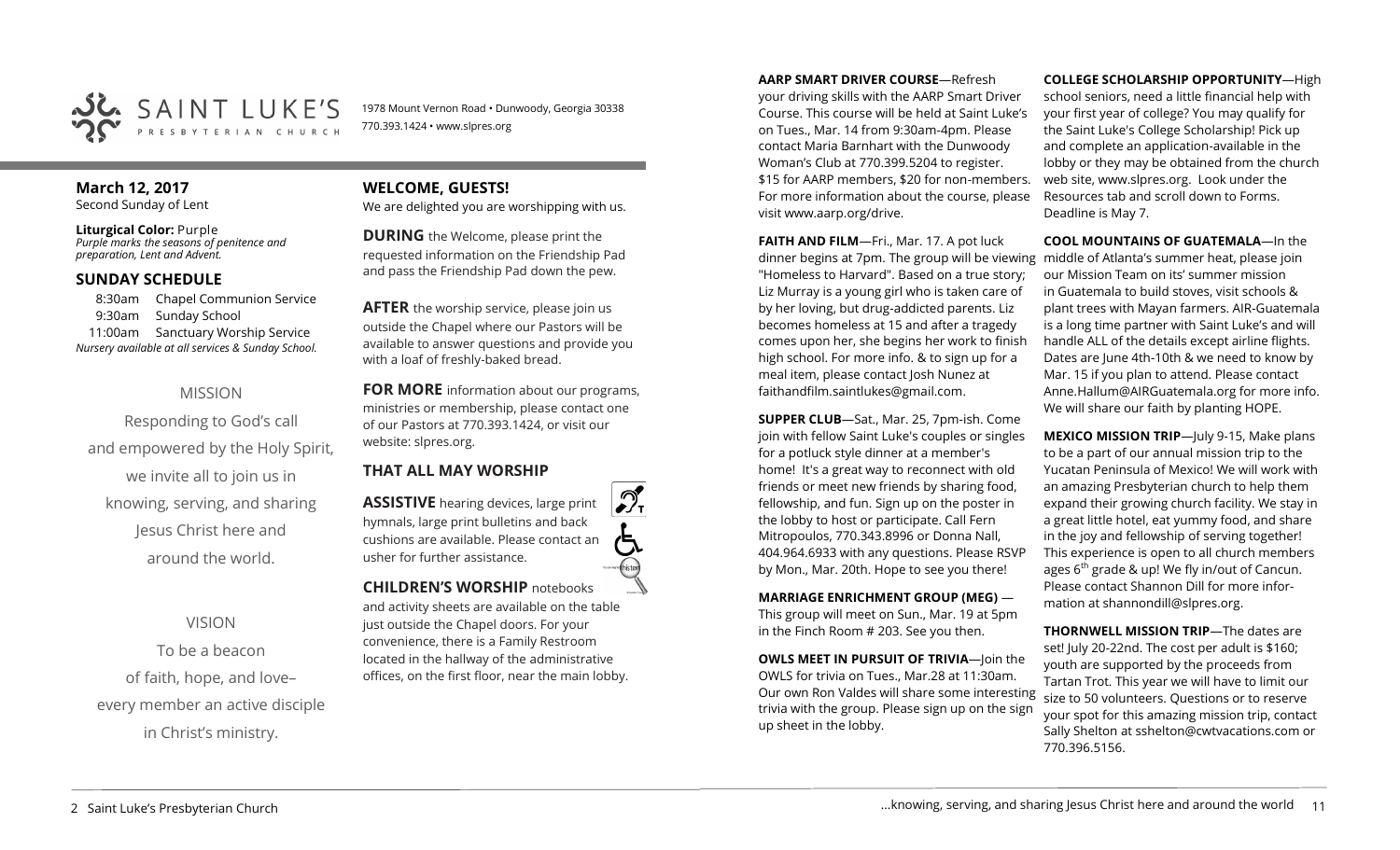# YOUTH MINISTRY

**Phil Brown philbrown@slpres.org / 770.393.1424 ext. 238 Emily Wilmesherr emilywilmesherr@slpres.org/ 770.393.1424 ext. 234**   $\_$  ,  $\_$  ,  $\_$  ,  $\_$  ,  $\_$  ,  $\_$  ,  $\_$  ,  $\_$  ,  $\_$  ,  $\_$  ,  $\_$  ,  $\_$  ,  $\_$  ,  $\_$  ,  $\_$  ,  $\_$  ,  $\_$  ,  $\_$  ,  $\_$  ,  $\_$ 

## **YOUTH SUNDAY SCHOOL**

Breakfast out this week. Meet in the lobby at 9:30am with your money. We will return to the church at 10:30am.

## **YOUTH GROUP**

Sun., Mar. 12; Senior High is at the Troha home from 6-7:30pm. Middle School is at Saint Luke's from 4-5:30pm.

## **HONDURAS 2017**

Sat., June 17 – Sat., June 24. In an effort to expedite the process of purchasing airline tickets, we need those of you who plan to participate in this Mission Trip to go ahead, sign up and submit your deposit! Here is the link: [http://slpres.org/honduras](http://slpres.org/honduras-2017/)- 2017/. **We would like to have this information ASAP.** PLEASE INCLUDE YOUR FULL NAME-(first, middle, last) as it APPEARS ON YOUR PASSPORT. If you have any questions, email shannondill@slpres.org.

## **MARK YOUR CALENDARS**

Youth Sunday is April 30th.

# MUSIC MINISTRY

**Clair Maxwell clairmaxwell@slpres.org / 770.393.1424 ext. 227**  \_\_\_\_\_\_\_\_\_\_\_\_\_\_\_\_\_\_\_\_\_\_\_\_\_\_\_\_\_\_\_\_\_\_\_\_\_\_\_\_\_\_\_\_\_\_\_\_\_\_\_\_\_\_\_\_\_\_\_\_\_\_\_\_\_\_\_\_\_\_\_\_\_\_\_\_\_\_\_\_\_\_\_\_\_\_\_\_\_\_\_\_\_\_\_\_\_\_\_\_

## **CHOIR REHEARSALS ON WEDNESDAYS:**

5:00-5:45 p.m. Cherub Choir, *Ages 4-5, Kelly Sloan, Director.* 

5:00-5:45 p.m. Westminster Choir, *Grades 1-5, Clair Maxwell, Director.* 

6:30-7:20 p.m. Festival Ringers, *Youth & Adults, Clair Maxwell, Director*

7:30-9:00 p.m. Chancel Choir, *Youth & Adults, Clair Maxwell, Director* 

## **CELEBRATE THE ARTS WITH THE ATLANTA GUITAR TRIO**

Scott Plato, Adam Craighead, and Bill Hearn are the Atlanta Guitar Trio, and they provide audiences with exciting, fun, and entertainingly musical concert programs with music from many different styles. Sun., Mar. 26 at 4pm. All ages are welcome. Child care is provided. A free-will offering will be taken.

## **MARK YOUR CALENDARS**

Chastain at Saint Luke's– Apr. 30, 6:30pm

# **In Preparation for Worship**

On the parable of the Good Samaritan: "I imagine that the first question the priest and the Levite asked was: 'If I stop to help this man, what will happen to me?' But by the very nature of his concern, the good Samaritan reversed the question: 'If I do not stop to help this man, what will happen to him?' *- Rev. Dr. Martin Luther King, Jr.*

**Prelude** There's a Wideness in God's Mercy *arr. Dale Wood*

## **Welcome**

## **Call to Worship\*** From Psalm 121

- Leader: I lift up my eyes to the hills– from where will my help come?
- **People: My help comes from the Lord, who made heaven and earth.**
- Leader: The One who keeps you will not slumber or sleep.
- **People: The Lord is your keeper; your shade at your right hand.**
- Leader: The sun shall not strike you by day, nor the moon by night.
- **People: The Lord will keep your going and coming in from this time on forevermore.**

**Hymn #26\*** Earth and All Stars *EARTH AND ALL STARS*

# **Call to Confession\***

Leader: The Lord be with you. **People: And also with you.** Leader: Let us pray.

# **Prayer of Confession\***

**O God, our refuge and strength, Forgive us when we fail to trust in You. We fall to temptation; we are swayed by false words; we speak false words of our own. We choose our ease and comfort over Your demanding claims upon us. Hear us, as we call to You, and show us the freedom of Your forgiving love…**  (*time for silent confession)*

Leader: Lord, in Your mercy, **People: Hear our prayer. Amen.**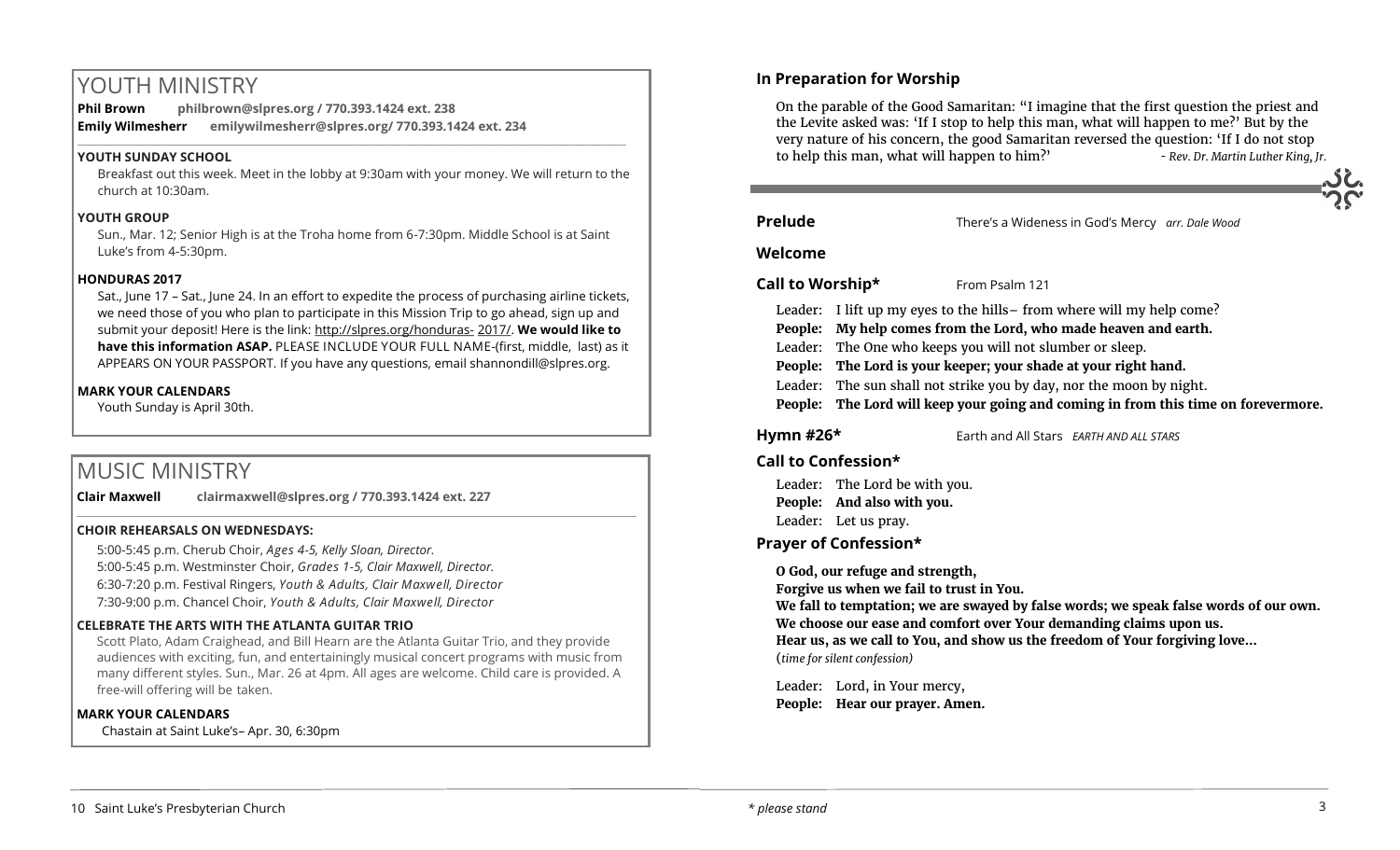# **Assurance of Forgiveness\***

**Song of Praise\*** In My Life Lord, Be Glorified *LORD BE GLORIFIED* 

**In my life, Lord, be glorified; be glorified. In my life, Lord, be glorified today.** *(Stanza 1, Hymn 468)*

# **Passing of the Peace of Christ\***

Leader: May the peace of Christ be with you. **People: And also with you.** 

# **Prayer for Illumination**

**Scripture Lesson** Luke 10:25-42, *page 71-72 of the New Testament* 

Leader: The Word of the Lord. **People: Thanks be to God.**

# **Tell Us Our Story Phil Brown**

*Children are always welcome to stay in worship. If preferred, parents may take their child(ren) to the nursery.*

**Sermon** Go and Do Likewise **Go and Do Likewise Go and Do Likewise David Lower Hymn #79\*** Light Dawns on a Weary World *TEMPLE OF PEACE* **Affirmation of Faith\*** Apostles' Creed **I believe in God, the Father Almighty, Maker of heaven and earth, and in Jesus Christ, His only Son, our Lord; who was conceived by the Holy Ghost, born of the Virgin Mary, suffered under Pontius Pilate; was crucified, dead, and buried; He descended into hell; the third day He rose again from the dead; He ascended into heaven, and sitteth on the right hand of God the Father Almighty;**

**from thence He shall come to judge the quick and the dead.** 

**I believe in the Holy Ghost;**

**the holy catholic Church;**

**the communion of saints;**

**the forgiveness of sins; the resurrection of the body;** 

**and the life everlasting. Amen.** 

# ADULT MINISTRY

**Shannon Dill shannondill@slpres.org / 770.393.1424 ext. 229**   $\_$  ,  $\_$  ,  $\_$  ,  $\_$  ,  $\_$  ,  $\_$  ,  $\_$  ,  $\_$  ,  $\_$  ,  $\_$  ,  $\_$  ,  $\_$  ,  $\_$  ,  $\_$  ,  $\_$  ,  $\_$  ,  $\_$  ,  $\_$  ,  $\_$  ,  $\_$ 

### **ADULT SUNDAY SCHOOL**

Classes meet between the worship services, 9:30-10:30am. Descriptions of current groups are available on our website (slpres.org) or http://bit.ly/AdultSundaySchool. Please join us!

### **FRIDAY MORNING MEN'S BIBLE STUDY**

Fellowship and Bible study every Fri. from 6:40-8:00am in the Parlor with Dan Joyce.

#### **DISCIPLE SERIES**

The final study in the Series, *Christian Believer,* focuses on essential doctrines of the Christian faith & makes connections between the doctrine & daily living. Classes are Tues., 7-9pm.

#### **BIBLE STUDY: "WAYFARERS"**

Come join David, Shannon or Phil as this week's preacher leads a study of the scripture for the upcoming Sunday's worship. Wed. at 10am in the church library.

# S P L A S H ! CHILDREN'S MINISTRIES

**Catherine Anne Thomas cathomas@slpres.org / 770.393.1424 ext. 228 \_\_\_\_\_\_\_\_\_\_\_\_\_\_\_\_\_\_\_\_\_\_\_\_\_\_\_\_\_\_\_\_\_\_\_\_\_\_\_\_\_\_\_\_\_\_\_\_\_\_\_\_\_\_\_\_\_\_\_\_\_\_\_\_\_\_\_\_\_\_\_\_\_\_\_\_\_\_\_\_\_\_\_\_\_\_\_\_\_\_\_\_\_\_\_\_\_\_\_\_\_\_\_\_\_\_\_** 

#### **EASTER EGG HUNT AND FELLOWSHIP BRUNCH**

There is a new time format for this year's egg hunt and brunch. On Palm Sunday, Apr. 9, a fellowship brunch will be held in between services beginning at 9:30am. The egg hunts will take place during this time, as well. There are three different egg hunts which are divided into age ranges. Please join us for an intergenerational fun filled morning!

#### **MAKER FUN FACTORY**

Get Geared Up for Vacation Bible School! The opening whistle will sound on Mon., June 12 and the gates close on Thur., June 15. On line registration via the Saint Luke's website is open and there is a discount if you register before Apr. 15. Also, this Sunday, volunteer sign up sheets will be in the lobby!

#### **SAINT LUKE'S WELCOME WAGON**

We are seeking individuals to join the Children's Ministries Welcome Wagon Hospitality ministry on Sunday mornings. It's fun, easy and a great way to get to know families with children at Saint Luke's. Please email to cathomas@slpres.org and say "Sign me up!"

#### **FAITHFUL FRIENDS**

Please consider signing up for this wonderful and fulfilling ministry. Here is the link to sign up- [https://m.signupgenius.com/#!/showSignUp/20F0444A9AF2FA13](https://m.signupgenius.com/#!/showSignUp/20F0444A9AF2FA13-faithful3)-faithful3 .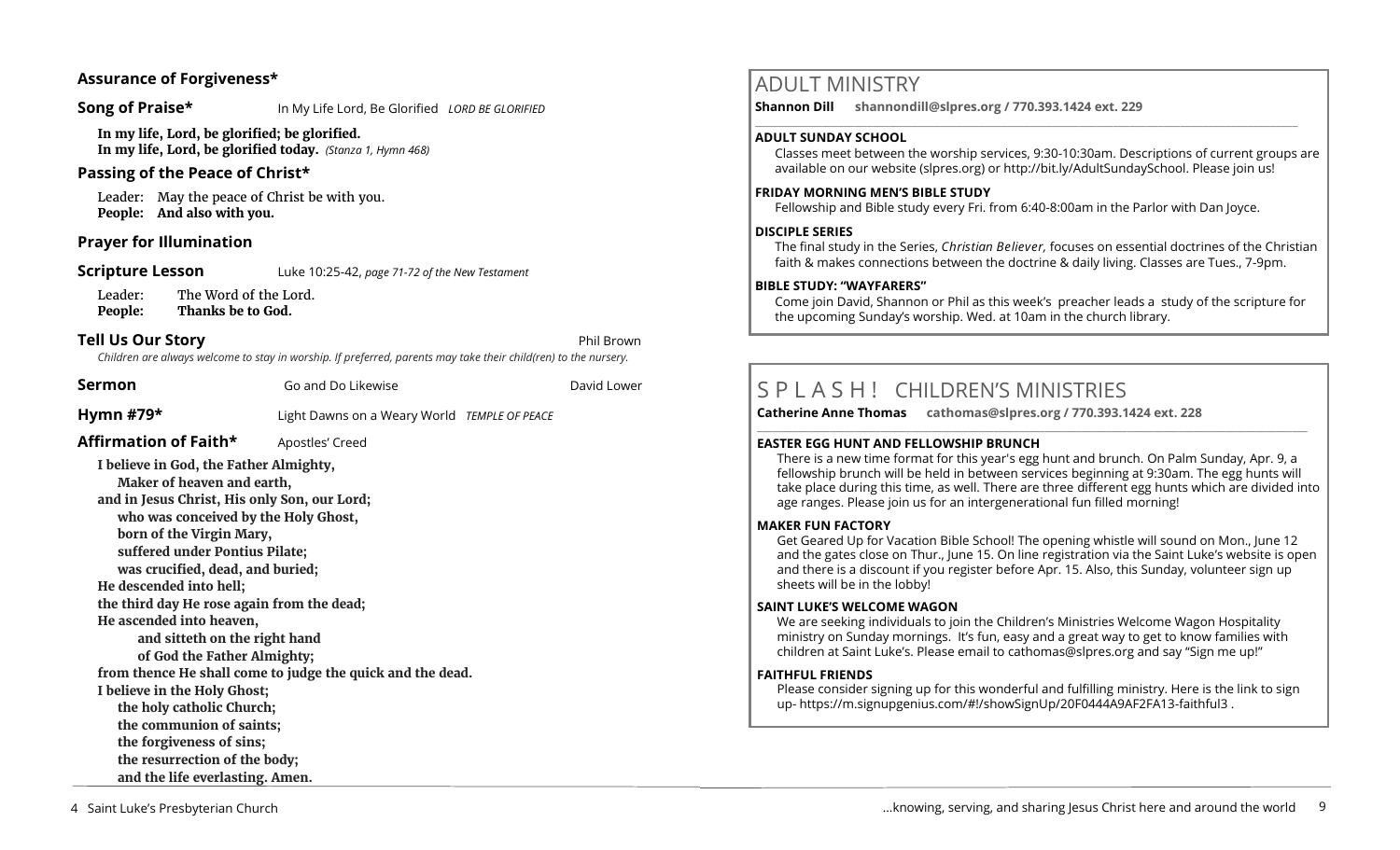# UPCOMING NEW MEMBER CLASSES

The dates for the next new member classes are: Today, Mar. 12 and then Mar. 19 and Mar. 26 in the Session Room from 9:30-10:30am.

> Mar. 12- "Who Presbyterians Are" Mar. 19 - "What Presbyterians Do" Mar. 26 – "What Saint Luke's Presbyterians Are and Do"

Come join us to get connected and learn what this marvelous congregation is all about! Please contact David Lower, davidlower@slpres.org or Shannon Dill, shannondill@slpres.org. for more information or with any questions you may have.

# SAINT LUKE'S STEPHEN MINISTRIES

Due West UMC & Cobb Sr. Services invite you for: "A Day with Teepa Snow: Today's Voice for Dementia" , Fri., Mar. 31, 8:30am - 4pm, FLC

> Due West United Methodist Church 3956 Due West Road, Marietta, GA 30064

This is a Free event open to family caregivers and professional caregivers. Teepa Snow is a renowned *Positive Approach T*o *Care* educator and trainer.

#### **Prayers of the People The Lord's Prayer**

**Our Father who art in heaven, hallowed be thy name, thy kingdom come, thy will be done, on earth as it is in heaven. Give us this day our daily bread. and forgive us our debts, as we forgive our debtors. and lead us not into temptation, but deliver us from evil. For Thine is the kingdom, and the power and the glory, forever. Amen.**

# **Offering Invitation**

*Giving is a tangible sign of worship. If you give electronically, there is a blue, laminated, electronic giving card in the pew rack to place in the offering plate as it is passed.* 

**Offertory** The Way of the Cross *arr. Victor Labenske*

**Song of Thanksgiving\*** We Give Thee But Thine Own *SCHUMANN* 

**We give thee but thine own, whate´er the gift may be. All that we have is thine alone, a trust, O Lord, from thee.** *(Stanza 1, Hymn 708)* 

# **Prayer of Dedication\***

# **The Lord's Supper**

*Communion will be served by intinction (dipping the bread into the cup). Everyone is invited to participate in the sacrament. Children who have discussed the sacrament with their parents and/or pastor are welcome. The cup holds grape juice, not wine, during this service. A server with gluten-free wafers will be standing directly in front of the communion table for those who prefer this option. If you would prefer to be served where you are sitting, please raise your hand.* 

#### **Communion Music**

| Closing Hymn #65* | Guide Me, O Thou Great Jehovah CWM RHONDDA |  |
|-------------------|--------------------------------------------|--|
|-------------------|--------------------------------------------|--|

# **Benediction\***

**Postlude\* How Firm A Foundation** *arr. Dale Wood* 

*Worship Notes:* 

*Music: All rights reserved. Reprinted under OneLicense.net A-719333.*